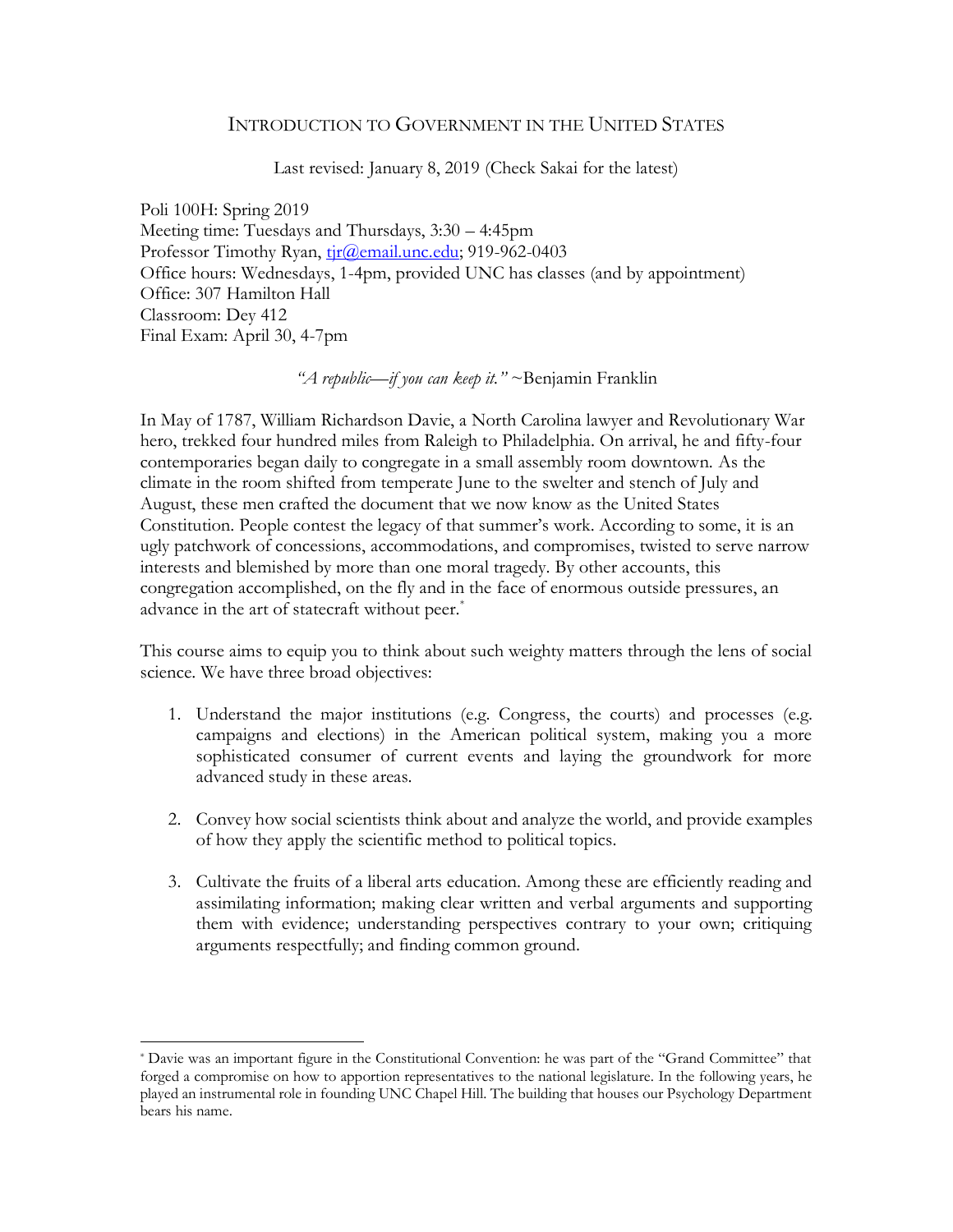# **Requirements and Evaluation**

| First exam:                            | 15%              |
|----------------------------------------|------------------|
| Second exam:                           | 15%              |
| Final exam (Dec. 14 at 4pm):           | 20%              |
| Two constitutional amendment proposals | $2 \times 10\%$  |
| Two committee reports (group-written)  | $2 \times 7.5\%$ |
| Participation (incl. pop quizzes):     | $15\%$           |

A separate document (available on Sakai) details the requirements for the constitutional amendment proposals and committee reports.

Participation is graded as follows. At each class meeting, you will give yourself 0 to 3 points, depending on how prepared you are for class and how much you intend to participate.  $(0 =$ absent from class;  $1 \equiv$  attended class but did not do reading;  $2 \equiv$  attended class but reading was partial or rushed; 3 = attended class, completed reading with care, *and commit to being proactive in asking questions and contributing to discussion*.) The semester-long score generated by these reports is advisory to the instructor-assigned participation grade—I can and do adjust self-reports that are inconsistent with what I see in class—but I take them seriously.

Because attendance is a course requirement (see the Undergraduate Bulletin) and critical to having a lively discussion, more than three unexcused absences can have a negative effect on your grade—potentially a drastic one—outside the scheme above. (That is, it can affect more than just your 15% participation grade.) If you have missed more than three classes, you should talk to me. Note that partial absences, such as leaving class twenty minutes early to attend a special event, count toward this tally.

Finally, all students who enroll in Poli100 must complete a 'research activity' (a departmental requirement). This activity can take either of two forms. The first (much more popular) option is to participate in studies conducted by researchers in the Political Science Department. The total time commitment to such studies will not exceed three hours. Alternatively, you may write a 4-page research paper with guidance from the instructor. You should alert me by September 10 if you wish to avail yourself of the second option. If you do not satisfy the research participation requirement, you will receive a course grade of 'incomplete' until you do it.

# **Course Texts**

Most readings are available online, but we are reading substantial parts of three books, and you should purchase them. They are:

- 1. *Gideon's Trumpet* by Anthony Lewis. As I write this syllabus, a new copy costs \$13.56 on [Amazon.](https://www.amazon.com/Gideons-Trumpet-Prisoner-Supreme-Court/dp/0679723129/ref=sr_1_1?ie=UTF8&qid=1499796899&sr=8-1&keywords=gideon%27s+trumpet)
- 2. *Insecure Majorities: Congress and the Perpetual Campaign* by Frances E. Lee. \$30.00 new / \$8.86 used on **Amazon**.
- 3. *Uncivil Agreement: How Politics Became Our Identity* by Lilliana Mason. \$20.57 new on [Amazon.](https://www.amazon.com/Uncivil-Agreement-Politics-Became-Identity-ebook/dp/B07C13LC3N/ref=sr_1_1?ie=UTF8&qid=1546296404&sr=8-1&keywords=uncivil+agreement+how+politics+became+our+identity)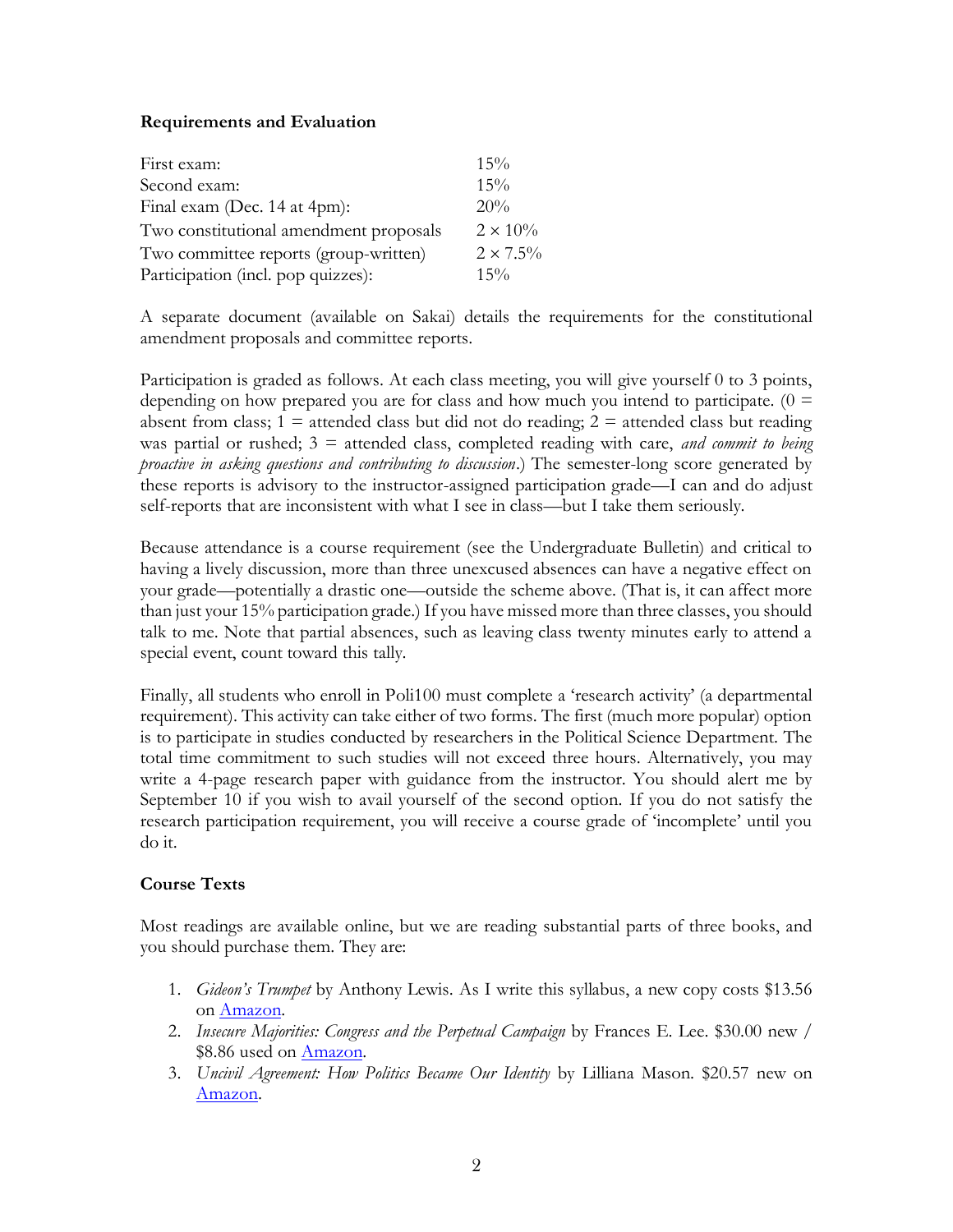# **Other Policies**

*Technology in the classroom.* I usually allow the use of laptops in class—I can ask you to turn them off as circumstances require—but Wi-Fi must be turned off. For what it's worth, most people [take better notes, remember more, and get better grades](https://www.theatlantic.com/technology/archive/2014/05/to-remember-a-lecture-better-take-notes-by-hand/361478/) when they take notes on paper rather than a computer. If I see you using your computer for extraneous purposes e.g. chat—you can lose one point from your course grade. (I probably won't say anything in the moment; I'll just email you after class to let you know it happened.)

*Email.* You can certainly contact me by email, and I will usually respond within 24 hours. But note that email is best for concise correspondence—something that I can plausibly answer in a few sentences. (E.g. "Why isn't reading X on Sakai?") For questions that require a more elaborate response ("What does Madison really mean where he writes..."), I will likely ask you to come to office hours, or to ask your question in class, so that everyone might benefit from hearing it. I usually will not use email to repeat information that was missed because of an absence; I'll direct you to correspond with a classmate. Hence, I encourage you to get to know your classmates early-on in the semester.

*Academic integrity.* Academic integrity is always important in the academy, and an especially proud part of our culture at UNC, as exemplified by the honor system. Cheating and plagiarism are serious business and very sad for student and instructor alike. When in doubt, cite your sources or ask the instructor. Be assured that if I identify a case of cheating or plagiarism, I will handle it 100% "by the book," which means (at a minimum) that you will fail the relevant assignment and that I will refer your case to the Student Attorney General. If you have any questions about what constitutes plagiarism, please refer to the [explanation](http://writingcenter.unc.edu/handouts/plagiarism/) from the UNC writing center. (I am also at your disposal.)

*Students with disabilities.* If you think you need an accommodation for a disability, please let me know. I will work with the Office of Accessibility Resources and Services to determine appropriate accommodations. I will treat any information you provide as confidential. Barring unusual circumstances, I require notice of a need for accommodation within the *first two weeks* of the semester.

*Grade grievances*. Requests for regrades have a time window. They cannot be submitted until at least 72 hours have passed since the assignment was returned (a cool down period), and then they will only be accepted within three weeks of an assignment being returned (a statute of limitations). To request a regrade, you must submit a written memo (two pages max) explaining what aspect of your original grade you think was in error.

*Absence during key classes.* Generally, absences on exam days will be excused for reasons of religious observance, illness, or family emergencies. The same goes for the amendment workshop and convention days listed below, as attendance on these days is an important component of a major assignment. I will generally require a written request for an absence. It must come as far in advance of the absence as possible if the absence is foreseen, or as soon after as possible if it is not foreseen. Per university policy, only your academic advisor can provide an official final exam excused absence.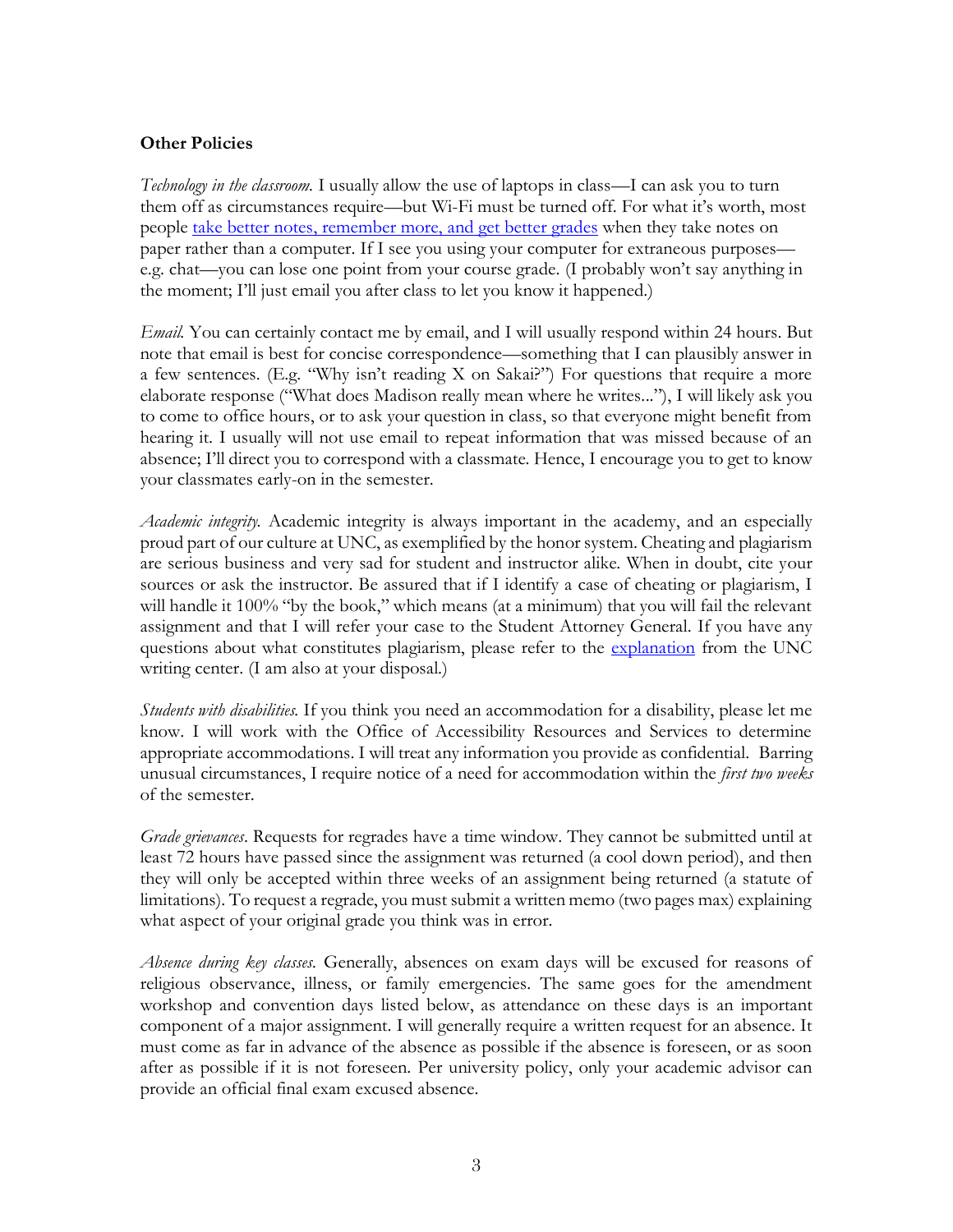# **Course Schedule**

January 10 – Course Introduction

- − Friedersdorf, Conor. 2016. "[The Highest Form of Disagreement](https://www.theatlantic.com/politics/archive/2017/06/the-highest-form-of-disagreement/531597/)." *The Atlantic.*
- − Research Activity Requirement document (Sakai)
- − Constitutional Convention Exercise document (Sakai)

January 15: The Constitution, Part 1

− The [United States Constitution](https://www.archives.gov/founding-docs/constitution-transcript)

January 17: The Constitution, Part 2

- − Madison, *[The Federalist](http://avalon.law.yale.edu/18th_century/fed10.asp)* No. 10.
- − Madison, *[The Federalist](http://avalon.law.yale.edu/18th_century/fed51.asp)* No. 51.
- − Brutus, *Anti-Federalist* No. 1. (It's various places online, but read the PDF on Sakai.)

January 22: Congress's Inner Workings, Pt. 1

− Mayhew, David R. 1974. *Congress: The Electoral Connection*, pp. 81-140. (Sakai)

January 24: Congress's Inner Workings, Pt. 2

− Lee, *Insecure Majorities*, ch. 1-3

January 29: Congress's Inner Workings, Pt. 3

− Lee, *Insecure Majorities*, ch. 5 (pp. 112-131 only); 6 (entire)

January 31: Congressional Elections

- − Vox [explainer](https://www.vox.com/cards/gerrymandering-explained) on gerrymandering
- − Klarreich, Erica. "[Gerrymandering is Illegal, But Only Mathematicians Can Prove](https://www.wired.com/2017/04/gerrymandering-illegal-mathematicians-can-prove/)  [It](https://www.wired.com/2017/04/gerrymandering-illegal-mathematicians-can-prove/)."
- − Stephanopoulos, Nicholas and Eric McGhee, "Partisan Gerrymandering and the Efficiency Gap." Pp. 831-838; 849-884. (Sakai)
- − Republican National Committee *Amici Curiae* Brief, *Gill v. Whitford*. (Sakai)

February 5: The Electoral College

- − Hamilton, *[The Federalist](http://avalon.law.yale.edu/18th_century/fed68.asp)* No 68.
- − Berns, Walter. 2001. "[Two-and-a-Half Cheers for the Electoral College](http://ashbrook.org/publications/onprin-v9n2-berns/)."
- − Koza, John R., et al. 2013. *[Every Vote Equal](http://www.every-vote-equal.com/sites/default/files/everyvoteequal-4th-ed-2013-02-21.pdf)*, pp. 1-56.

February 7: Presidential Power

− Hamilton, *[The Federalist](http://avalon.law.yale.edu/18th_century/fed70.asp)* No. 70. (First version only.)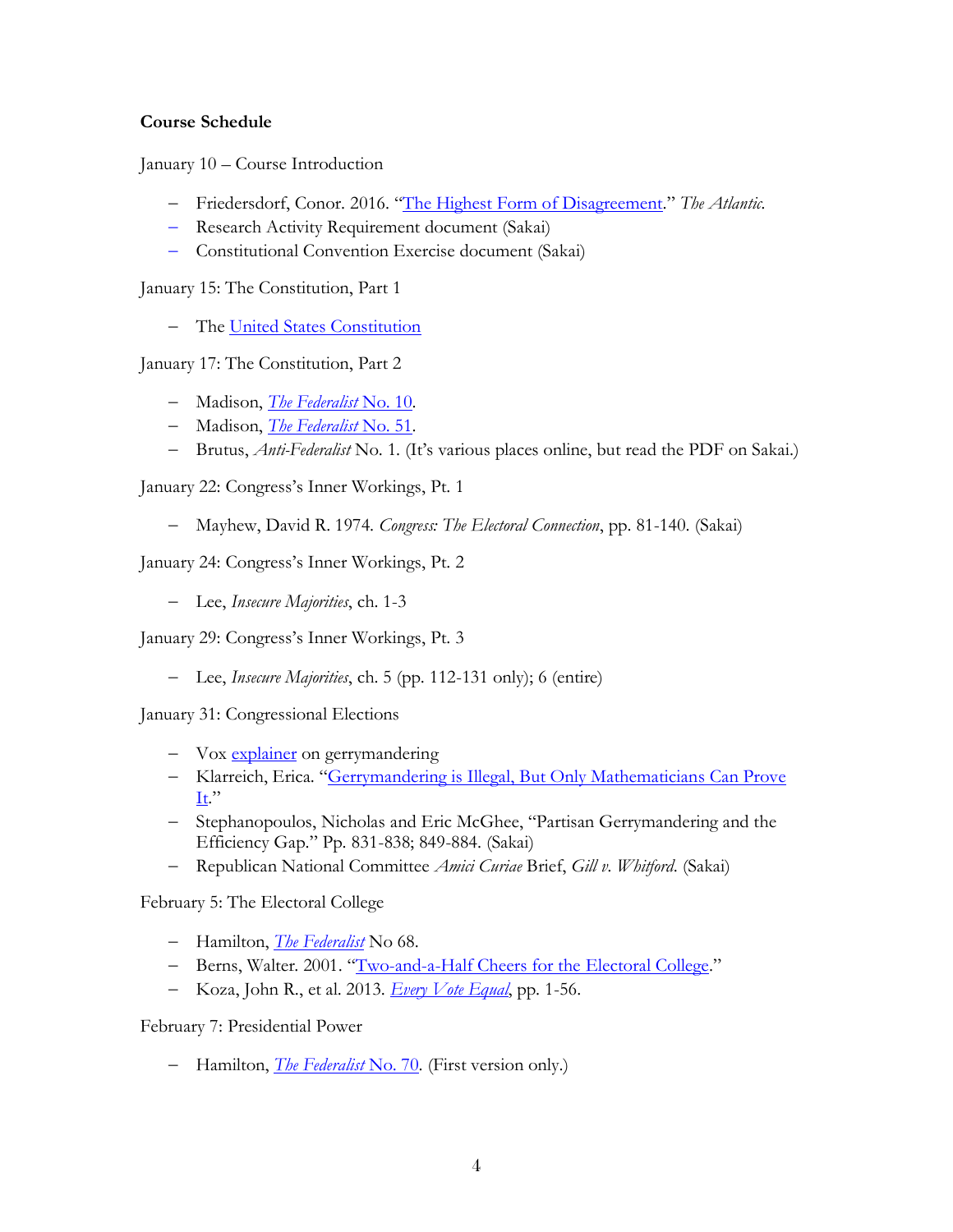- − Neustadt, Richard E. 1990. *Presidential Power and the Modern Presidents* (Selection, On Sakai).
- − Dominguez, Casey, et al. "[Presidential Power and the Unitary Executive](https://itunes.apple.com/us/podcast/ep-24-presidential-power-the-unitary-executive/id1141619513?i=1000380561886&mt=2)" (*A Few Reasonable Words* Podcast). 43 minutes.
- − Parker, Ashley. 2014. "[House G.O.P. Files Lawsuit in Battling Health Law](https://www.nytimes.com/2014/11/22/us/politics/obamacare-lawsuit-filed-by-republicans.html)." *The New York Times*.
- − Bagley, Nicholas. 2017. "Trump's Ominous Threa[t to Withhold Payments From](https://www.vox.com/the-big-idea/2017/3/29/15107836/lawsuit-aca-payments-reimbursement-unconstitutional)  [Health Insurers, Explained](https://www.vox.com/the-big-idea/2017/3/29/15107836/lawsuit-aca-payments-reimbursement-unconstitutional)." Vox.com.
- − Shear, Michael D. 2014. "[Obama, Daring Congress, Acts to Overhaul Immigration](https://www.nytimes.com/2014/11/21/us/obama-immigration-speech.html?mcubz=1)."
- − Shear, Michael D. and Helene Cooper. 2017. "[Trump Bars Refugees and Citizens of](https://www.nytimes.com/2017/01/27/us/politics/trump-syrian-refugees.html)  [7 Muslim Countries](https://www.nytimes.com/2017/01/27/us/politics/trump-syrian-refugees.html)."

February 12: The Bureaucracy

- − Kernell et al. chapter on the Bureaucracy, from *The Logic of American Politics.* (Sakai)
- − Potter, Rachel Augustine. 2017. ["Why Trump Can't Undo the Regulatory Sta](https://www.brookings.edu/research/why-trump-cant-undo-the-regulatory-state-so-easily/)te so [Easily](https://www.brookings.edu/research/why-trump-cant-undo-the-regulatory-state-so-easily/)." Brookings Series on Regulatory Process and Perspectives.
- − Eilperin, Juliet, et al. 2017. "[Resistance from Within: Federal Workers Push Back](https://www.washingtonpost.com/politics/resistance-from-within-federal-workers-push-back-against-trump/2017/01/31/c65b110e-e7cb-11e6-b82f-687d6e6a3e7c_story.html?utm_term=.640f421d8505)  [Against Trump](https://www.washingtonpost.com/politics/resistance-from-within-federal-workers-push-back-against-trump/2017/01/31/c65b110e-e7cb-11e6-b82f-687d6e6a3e7c_story.html?utm_term=.640f421d8505)." *The Washington Post.*
- − Rappeport, Alan and Jim Tankersley. 2018. "[Trump Administration Mulls a](https://www.nytimes.com/2018/07/30/us/politics/trump-tax-cuts-rich.html?hp&action=click&pgtype=Homepage&clickSource=story-heading&module=first-column-region®ion=top-news&WT.nav=top-news)  [Unilateral Tax Cut for the Rich](https://www.nytimes.com/2018/07/30/us/politics/trump-tax-cuts-rich.html?hp&action=click&pgtype=Homepage&clickSource=story-heading&module=first-column-region®ion=top-news&WT.nav=top-news)."
- − Tankersley, Jim. 2018. "[Steel Giants with Ties to Trump Officials Block Tariff Relief](https://www.nytimes.com/2018/08/05/us/politics/nucor-us-steel-tariff-exemptions.html?hp&action=click&pgtype=Homepage&clickSource=story-heading&module=first-column-region®ion=top-news&WT.nav=top-news)  [for Hundreds of Firms](https://www.nytimes.com/2018/08/05/us/politics/nucor-us-steel-tariff-exemptions.html?hp&action=click&pgtype=Homepage&clickSource=story-heading&module=first-column-region®ion=top-news&WT.nav=top-news)."

February 14: The President and Congress Reconsidered

− Howell, William G. and Terry M. Moe. 2016. *Relic*, pp. 47-75; 95-112; 143-163. (On Sakai.)

February 19: Exam 1

February 21: Federalism

- − Kollman chapter on Federalism, from *The American Political System.* (Sakai)
- − Epstein, Richard A. and Mario Loyola. 2014. "[Saving Federalism](https://www.nationalaffairs.com/publications/detail/saving-federalism)." *National Affairs.*

February 26: The Supreme Court

− Lewis, Anthony. 1964. Gideon's Trumpet, ch. 1-5 (Skim pp. 67-81)

February 28: The Supreme Court

- − Lewis, Anthony. 1964. Gideon's Trumpet, ch. 6-12 (Skim ch. 7, 11)
- − Amendment proposal #1 due

March 5: Amendment workshop #1

March 7: Jurisprudence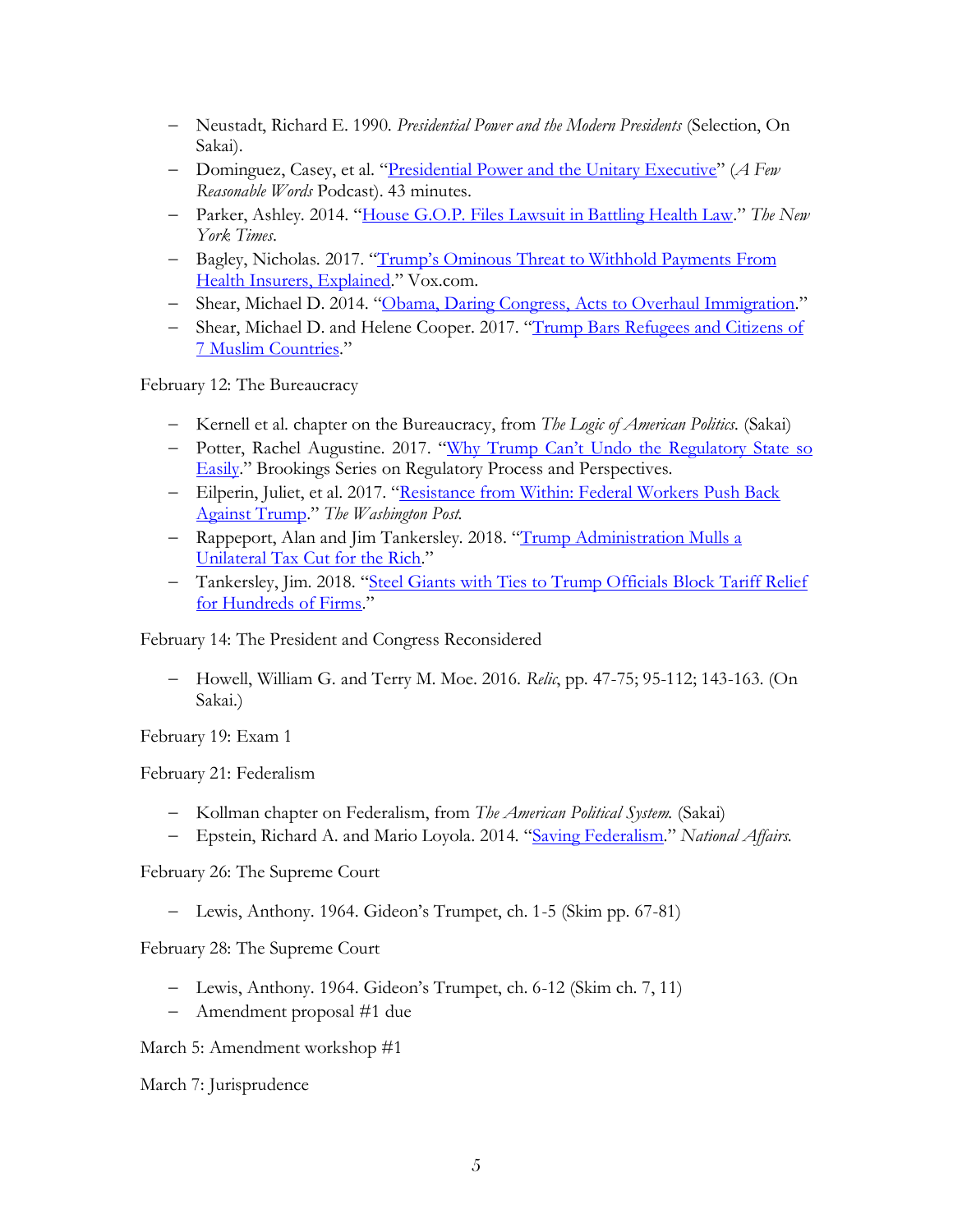- − Scalia, Antonin. 1998. "Common-Law Courts in a Civil-Law System: The Role of United States Federal Courts in Interpreting the Constitution and Laws," pp. 3-25; 37-47 (On Sakai).
- − Breyer, Stephen. 2011. "Making Our Democracy Work," *Yale Law Journal* 120, pp. 1999-2026. (On Sakai).

March 8, 6pm: Committee Report #1 due

March 19: Spotlight on a Case

- − Listen to [oral arguments](https://www.supremecourt.gov/oral_arguments/audio/2014/14-556-q1) in *Obergefell v. Hodges*, Question 1 (90 minutes).
- − [Decision of the Court,](https://www.supremecourt.gov/opinions/14pdf/14-556_3204.pdf) PDF pp. 6-33 (Kennedy's opinion); 40-68 (Roberts's dissent).

March 21: Civil Rights and Civil Liberties

- − Rauch, Jonathan. 2017. "[Nondiscrimination for All](https://www.nationalaffairs.com/publications/detail/nondiscrimination-for-all)." *National Affairs*.
- − Feuer, Alan. 2017. "[Justice Dept. Weighs In Against Protections for Gays in the](https://www.nytimes.com/2017/07/27/nyregion/justice-department-gays-workplace.html?hp&action=click&pgtype=Homepage&clickSource=story-heading&module=first-column-region®ion=top-news&WT.nav=top-news)  [Workplace](https://www.nytimes.com/2017/07/27/nyregion/justice-department-gays-workplace.html?hp&action=click&pgtype=Homepage&clickSource=story-heading&module=first-column-region®ion=top-news&WT.nav=top-news)." *The New York Times*.
- − Oosting, Jonathan. 2018. "Judge: Michigan G[OP 'Intentionally Discriminated' with](https://www.detroitnews.com/story/news/local/michigan/2018/08/01/judge-michigan-gop-straight-ticket/879328002/)  [Straight-ticket Ban](https://www.detroitnews.com/story/news/local/michigan/2018/08/01/judge-michigan-gop-straight-ticket/879328002/)." *The Detroit News.*
- − Barbaro, Michael. 2018. "[Cracking Down on Leaks](https://www.nytimes.com/2018/06/18/podcasts/the-daily/trump-obama-leaks.html)." *The New York Times Daily Podcast*. (25 minutes.)

March 26: Amendment Convention #1

− Read amendment proposals posted to Sakai and write a 150-word comment on one of them.

March 28: Exam 2

April 2: Polarization, Pt. 1

− Rauch, Jonathan. 2016. "[How American Politics Went Insane](https://www.theatlantic.com/magazine/archive/2016/07/how-american-politics-went-insane/485570/)." *The Atlantic*.

April 4: Interest Groups 1

− Hall, Richard L.† and Alan V. Deardorff. 2006. "Lobbying as Legislative Subsidy." (Sakai).

April 9: Interest Groups 2

- − Dominguez, Casey, et al. "[Lobbying](http://afewreasonablewords.libsyn.com/ep-51-lobbying?tdest_id=408856)." (*A Few Reasonable Words)*. 29 minutes.
- − Barbaro, Michael. 2018. "[Why the ACLU Wants to be More Like the NRA](https://www.nytimes.com/2018/07/30/podcasts/the-daily/aclu-nra-trump.html?rref=collection%2Fcolumn%2Fthe-daily&action=click&contentCollection=podcasts®ion=stream&module=stream_unit&version=latest&contentPlacement=1&pgtype=collection)." *The New York Times Daily Podcast*. 28 minutes.
- − Amendment proposal #2 due, 6pm

April 11: Amendment workshop #2

l

<sup>†</sup> UNC alumnus!